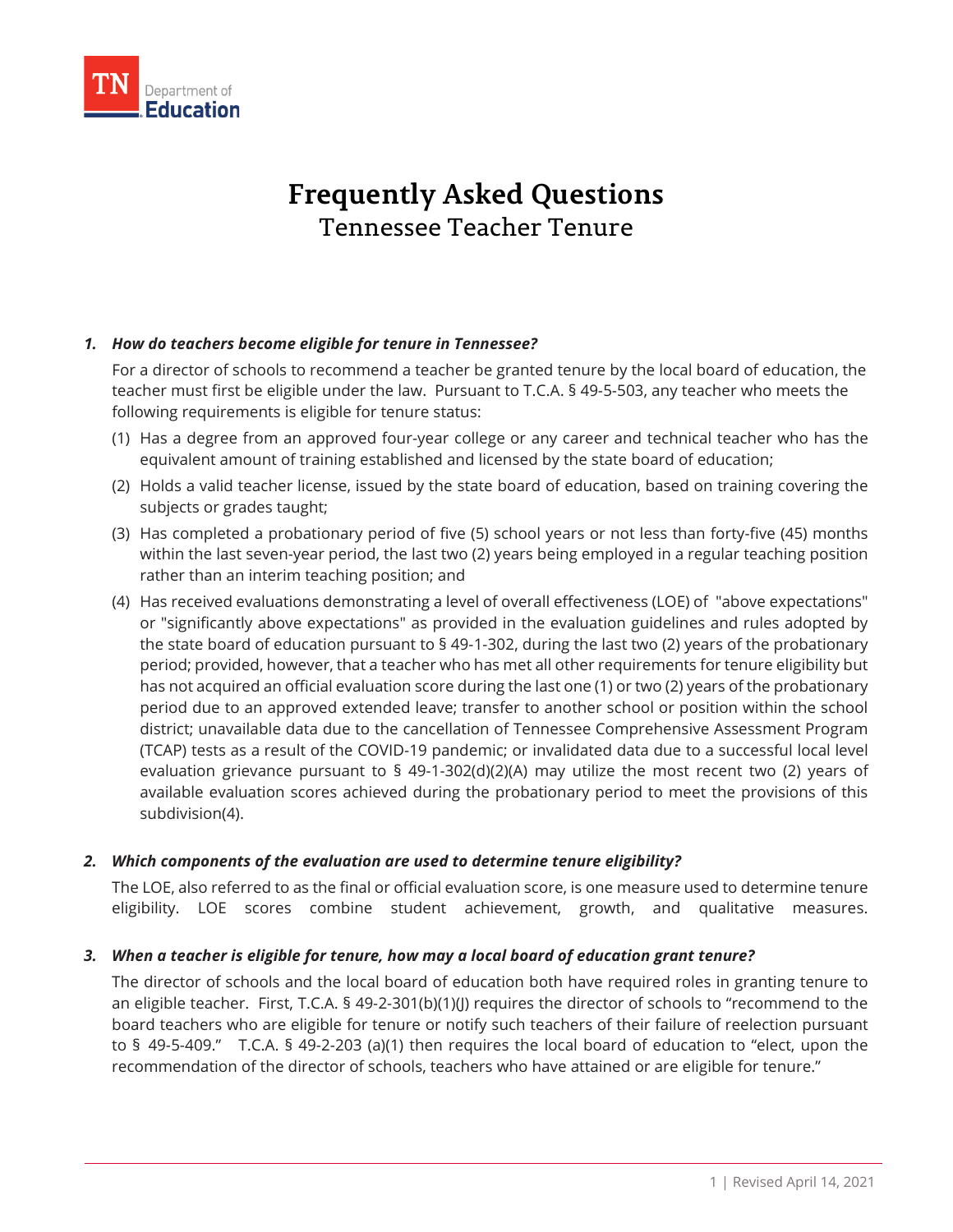

Additionally, T.C.A. § 49-5-504(b) provides that once a teacher is eligible for tenure, "the teacher shall be either recommended by the director of schools for tenure or nonrenewed provided, however, that the teacher cannot be continued in employment if tenure is not granted by the board of education."

# *4. May exceptions be made for teachers who do not have an LOE during the last two (2) years of their probationary period?*

Yes, but only under certain specific circumstances. T.C.A. § 49-5-503(4) authorizes a teacher who has met all other requirements for tenure eligibility but has not acquired an official evaluation score during the last one (1) or two (2) years of the probationary period due to an approved extended leave; transfer to another school or position within the school district; unavailable data due to the cancellation of TCAP tests as a result of the COVID-19 pandemic; or invalidated data due to a successful local level evaluation grievance pursuant to § 49-1-302(d)(2)(A) may utilize the most recent two (2) years of available evaluation scores achieved during the probationary period to meet the LOE requirements for tenure eligibility.

# *5. May a teacher serving the 4thor 5th year of the probationary period in the 2020-2021 school year become eligible for tenure even though the teacher did not have an LOE during the 2019-2020 school year due to the cancellation of the TCAP tests as a result of the COVID-19 pandemic?*

Yes, but only under certain specific circumstances. Due to the cancellation of TCAP tests in the 2019-2020 school year, no teacher had an LOE for that year. Prior to the passage of Chapter 2 of the Public Acts of 2021 (PC 2) during the 1st Extraordinary Session of the 112th General Assembly, teachers serving the 4th or 5th years of their probationary period would not meet the requirement for tenure eligibility of having evaluations demonstrating an LOE of "above expectations" or "significantly above expectations" during the last two (2) years of the probationary period.

PC 2 revised T.C.A. § 49-5-503(4), to allow a teacher who has met all other requirements for tenure eligibility but has not acquired an official evaluation score during the last one (1) or two (2) years of the probationary period due to unavailable data due to the cancellation of TCAP tests as a result of the COVID-19 pandemic to utilize the most recent two (2) years of available evaluation scores achieved during the probationary period to meet the LOE requirements for tenure eligibility.

Example 1: Teacher in 5th year of probationary period who does not nullify score in 2020-2021 school year

The 2020-2021 school year is the 5th year of Ms. Johnson's probationary period. The LOE scores for each year of her probationary period are reflected below:

Year 1: 2016-2017 - LOE - 3 Year 2: 2017-2018 - LOE - 4 Year 3: 2018-2019 - LOE - 5 Year 4: 2019-2020 - No LOE - testing cancelled based on the COVID-19 pandemic Year 5: 2020-2021 - LOE - 5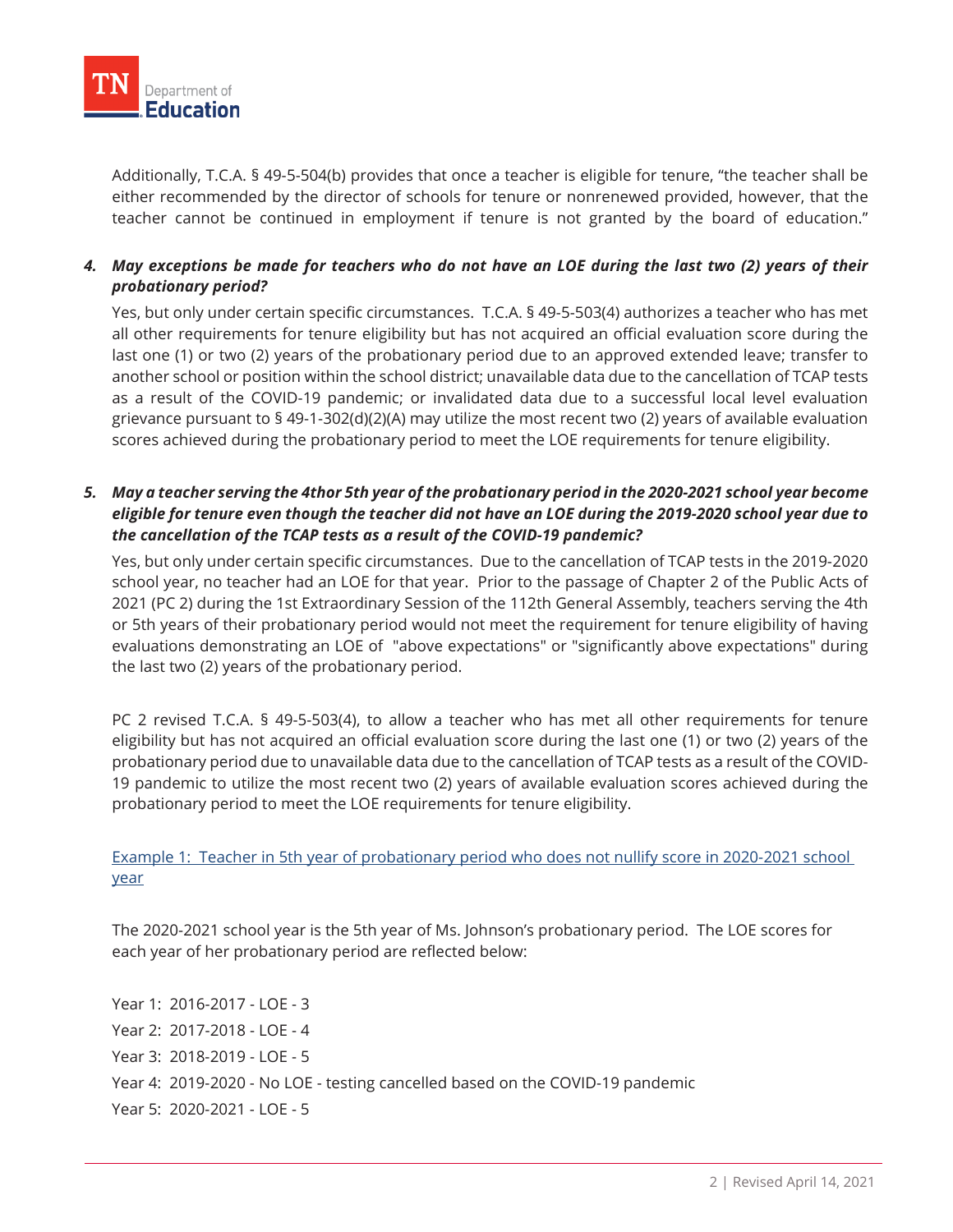

Ms. Johnson is eligible for tenure at the end of her probationary period. Because testing was cancelled during the 4th year of Ms. Johnson's probationary period due to COVID-19 and she did not receive an LOE that year, the law allows her to utilize the most recent two (2) years of available LOEs achieved during her probationary period to meet the LOE requirements for tenure eligibility. Ms. Johnson is eligible for tenure based on her scores of five (5) in the 2020-2021 and 2018-2019 school years. Her director of schools may recommend her for tenure and her local board of education may vote to grant her tenure.

Example 2: Teacher in 5th year of probationary period who does nullify score in 2020-2021 school year

2020-2021 is the 5th year of Mr. Smith's probationary period. The LOE scores for each year of his probationary period are reflected below:

Year 1: 2016-2017 - LOE - 3 Year 2: 2017-2018 - LOE - 4 Year 3: 2018-2019 - LOE - 5 Year 4: 2019-2020 - No LOE - testing cancelled based on the COVID-19 pandemic Year 5: 2020-2021 - LOE - 3 (but he nullified his score, so it is not available)

Mr. Smith is eligible for tenure at the end of her probationary period. Mr. Smith nullified his LOE in 2020- 2021 pursuant to the Department of Education's process so that score is deemed unavailable. However, because testing was cancelled in 2019-2020 due to COVID-19, the law allows Mr. Smith to utilize the most recent two (2) years of available LOEs achieved during his probationary period to meet the LOE requirements for tenure eligibility. Based on his LOE scores in 2017-2018 and 2018-2019, he is eligible for tenure after serving the 5th year of his probationary period in 2020-2021.

Example 3: Teacher in 4th year of their probationary period in 2020-2021 who will serve the 5th year of their probationary period in the 2021-2022 school year

The 2021-2022 school year is the 5th year of Ms. Jones' probationary period. The LOE scores for each year of her probationary period are reflected below:

Year 1: 2017-2018 - LOE - 4 Year 2: 2018-2019 - LOE - 4 Year 3: 2019-2020 - No LOE - testing cancelled based on the COVID-19 pandemic Year 4: 2020-2021 - LOE - 4 (but she nullified her score, so it is not available) Year 5: 2021-2022 - LOE - 5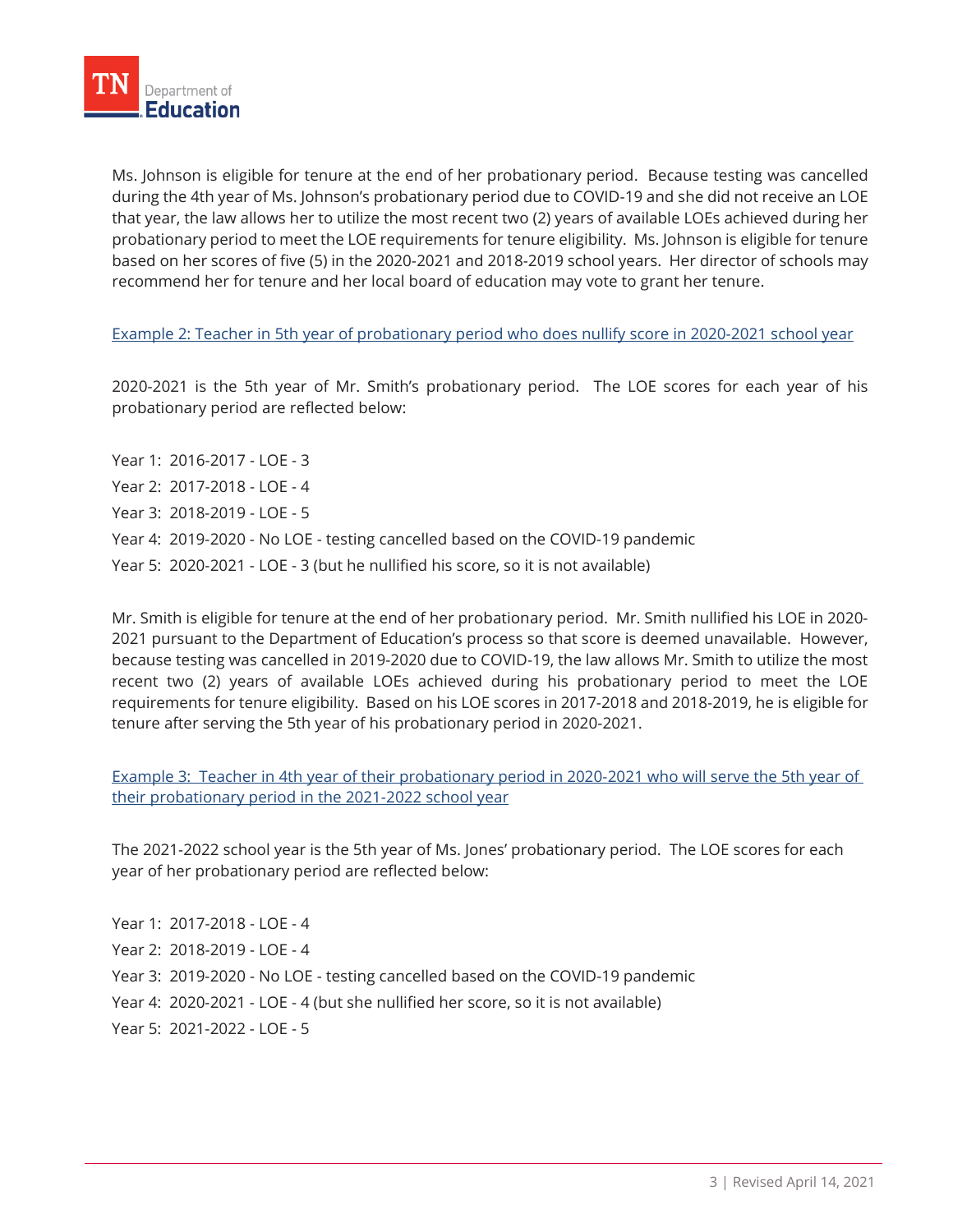Ms. Jones is not eligible for tenure at the end of her probationary period in 2021-2022. Ms. Jones nullified her LOE in 2020-2021. T.C.A. § 49-5-503(4) only allows a teacher to utilize the most recent two (2) years of available evaluation scores achieved during the probationary period to meet the LOE requirements for tenure eligibility if the teacher has met all other requirements for tenure eligibility but has not acquired an official evaluation score during the last **one (1) or two (2) years of the probationary period** due to:

- Unavailable data due to the cancellation of TCAP tests as a result of the COVID-19 pandemic;
- **An approved extended leave;**
- **Transfer to another school or position within the school district; or**
- Invalidated data due to a successful local level grievance pursuant to T.C.A. § 49-1-302(d)(2)(A).

The cancellation of TCAP tests due to the COVID-19 pandemic occurred during the 3rd year of Ms. Jones' probationary period. She does not meet any of the other requirements of the law to be eligible to utilize her most recent two (2) years of available evaluation scores during the probationary period, so the law does not authorize her to utilize prior LOE scores for tenure eligibility. If she had not nullified her 2020- 2021 year score of four (4), she would have been eligible.

Alternatively, if Ms. Jones had not nullified her LOE score in Year four (4) (2020-2021), but rather had been on an approved maternity leave during the 2020-2021 school year, or if she had invalidated her 2020- 2021 LOE score due to a successful local level grievance, then she would be eligible under the law to utilize her most recent two (2) years of LOE scores from 2018-2019 and 2017-2018 to become eligible for tenure.

# *6. Does the five-year probationary period need to be served consecutively?*

No. The five (5) years do not have to be consecutive but must be served within a seven-year period.

# *7. What is the deadline for local boards of education to make tenure decisions?*

T.C.A. § 49-5-409 requires nontenured teachers be notified that their contract will not be renewed for the next school year within five (5) business days following the last instructional day for the school year. This is generally referred to as "nonrenewal." Tenure decisions are separate from nonrenewal decisions and may only take place upon a teacher becoming eligible for tenure. Tenure decisions cannot be made until all information required to be used to determine a teacher's eligibility, including an LOE for the year, is available.

# *8. Can teachers who received tenure after July 1, 2011, lose tenure status?*

Yes. Pursuant to T.C.A. § 49-5-504(e), any teacher who, after acquiring tenure status, receives two (2) consecutive years of evaluations demonstrating an overall performance effectiveness level of "below expectations" or "significantly below expectations," as provided by the evaluation guidelines adopted by the state board of education pursuant to § 49-1-302, **shall** be returned to probationary status by the director of schools until the teacher has received two (2) consecutive years of evaluations demonstrating an overall performance effectiveness level of "above expectations" or "significantly above expectations."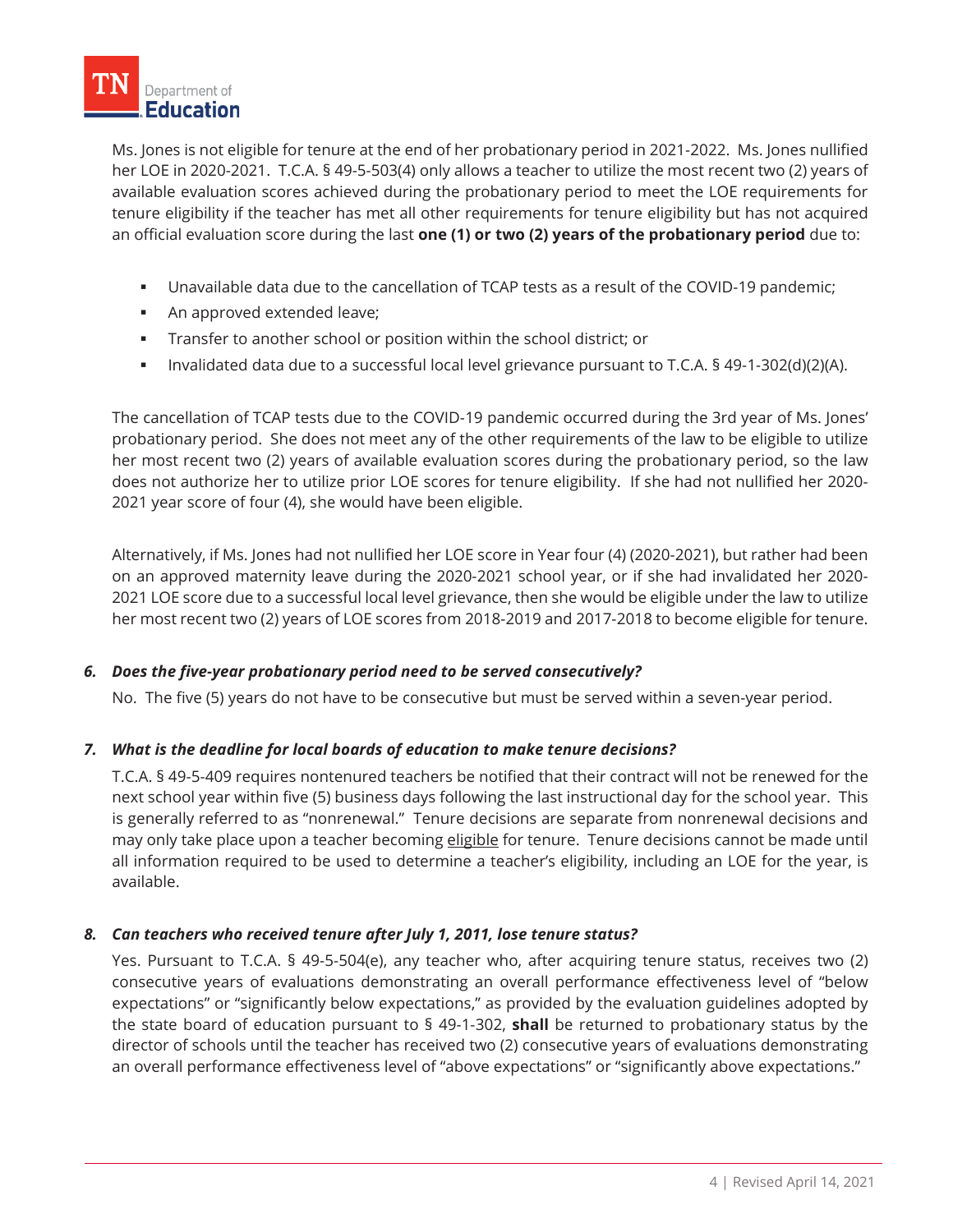# *9. May teachers who were granted tenure prior to July 2011 lose tenure based on evaluations?*

No. T.C.A. § 49-5-504(f) prohibits teachers who were granted tenure prior to July 1, 2011, from being returned to probationary status based on evaluations. However, teachers who were granted tenure prior to July 2011 could be terminated for inefficiency as provided in T.C.A. § 49-5-511(a)(2). "Inefficiency" is defined by § 49-5-501(6) to include, "having evaluations demonstrating an overall performance effectiveness level that is "below expectations" or "significantly below expectations" as provided in the evaluation guidelines adopted by the state board of education pursuant to § 49-1-302."

#### *10. Can a teacher who loses tenure status due to poor evaluations ever regain tenure?*

Yes. T.C.A. § 49-5-504(e) provides that when a teacher who has returned to probationary status receives two (2) consecutive years of evaluations demonstrating an overall performance effectiveness level of "above expectations" or "significantly above expectations," the teacher is again **eligible** for tenure and shall be either recommended by the director of schools for tenure or nonrenewed provided, however, that the teacher cannot be continued in employment if tenure is not granted by the local board of education.

#### *11. Can a teacher be rehired after five (5) years if they have never been eligible for tenure?*

Yes. T.C.A. § 49-5-504 (b) provides that once a teacher is **eligible** for tenure, "the teacher shall be either recommended by the director of schools for tenure or nonrenewed provided, however, that the teacher cannot be continued in employment if tenure is not granted by the board of education." However, a teacher may continue teaching on a year-to-year contract as a probationary teacher until the teacher is eligible for tenure. This could continue indefinitely if the teacher never meets all of the eligibility requirements for tenure.

# *12. If a nontenured teacher transfers from one local education agency (LEA) to another, may the new LEA count the probationary years served at the previous LEA when calculating whether the five-year probationary requirement has been met by the teacher?*

Yes. T.C.A. § 49-5-504 (a) states that, "if a teacher transfers from one LEA in this state to another LEA, the LEA from which the teacher transfers shall send to the LEA to which the teacher transfers the results of the teacher's last five (5) evaluations or the results of all evaluations, if fewer than five (5) are available."

Additionally, the statute also provides that "a transferring teacher who is tenured or a transferring teacher who is nontenured and has five (5) or more years of prior service shall serve the regular probationary period in the new LEA, unless the local board of education, upon the recommendation of the director of schools, waives the probationary period requirement and grants tenure status or shortens the probationary period." Finally, the law states that, "if a nontenured teacher who does not have five (5) years of prior service transfers to an LEA, then tenure shall not be granted until the teacher has served at least five (5) years when service in both LEAs is counted."

# *13. May an LEA waive the probationary period and grant tenure upon employment to a teacher who previously attained tenure in another LEA?*

Yes, but tenure is not automatically transferable. It is a director of schools and local board of education decision. See the answer to question 11.